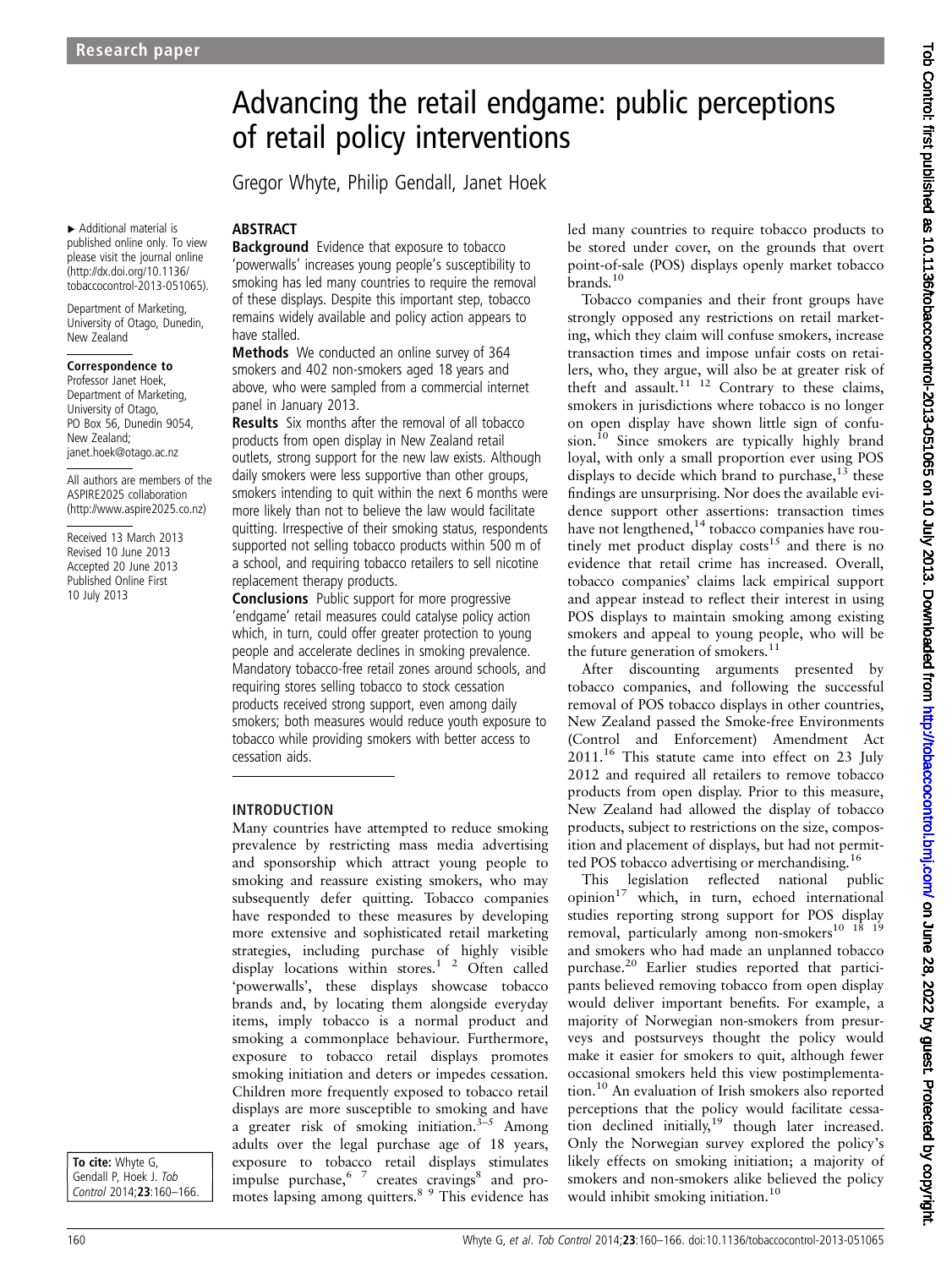Although these studies reveal overall support for the removal of tobacco POS displays, few have examined perceived benefits beyond cessation support. Nor have any explored support for more progressive retail policies, an important omission given that retail environments remain lightly regulated relative to other elements of the marketing mix.21 22 For example, in New Zealand, tobacco is widely available through an estimated 5000–10 000 outlets, none of which is required to be licensed.16 As a result, tobacco remains less tightly controlled than the distribution and sale of nicotine replacement therapies (NRT). Since product availability helps determine uptake, tobacco's continued wide accessibility may undermine tobacco control strategies. Policies could further reduce youth exposure and access to tobacco by reducing outlet density and prohibiting sales of tobacco from stores within close proximity of schools.<sup>23–26</sup> Complementary measures could extend support to quitters by increasing the availability of cessation products and eliminating pairings with products known to trigger relapse, such as alcohol.<sup>27</sup>

To test perceptions of these measures and guide further policy development, we examined support for recent legislation requiring the removal of tobacco products from open display and for more progressive measures. More specifically, we explored the following questions:

- ▸ How effective do New Zealanders believe the removal of tobacco POS displays will be in reducing tobacco initiation and supporting cessation, and to what extent do they support or oppose the legislation?
- ▶ Is support for the new law related to smoking status (nonsmoker; former smoker; occasional smoker; daily smoker) and demographic characteristics?
- ▸ For smokers, is there an association between measures of consumption and intention to quit smoking, and belief that removal of POS displays has made it easier to quit smoking?
- ▶ To what extent do New Zealanders support other potential retail tobacco control interventions, and is support related to smoking status and demographic characteristics?

# METHODS

Sample

We conducted an online survey of 364 smokers and 402 nonsmokers sampled from a commercial internet panel (ResearchNow) in January 2013. This panel was comprised of more than 100 000 New Zealanders, recruited via email and

through online and offline marketing, who agreed to participate in online research studies in return for 'points' that can be exchanged for products or other rewards. We applied quotas to ensure the age–sex distribution of our sample was representative of the New Zealand population, but oversampled smokers to enhance comparisons between smokers and non-smokers. The characteristics of the achieved sample by smoking prevalence are shown in table 1.

# Instrument and procedure

We used screening questions to identify respondents' smoking status; respondents then used an 11-point scale ranging from −5='Strongly oppose' to +5='Strongly support', with a midpoint of 0='Neither oppose nor support', to indicate whether they supported or opposed the removal of tobacco displays in stores. They next used a 3-point scale (easier/less likely/more difficult, harder/more likely/less difficult, no difference) to indicate their perceptions of the new law's effect on smoking cessation and initiation for different smoker groups. Participants used the same 11-point scale as noted earlier to indicate their support for five potential interventions that would further regulate tobacco retailing: reducing the number of stores selling tobacco products, not selling tobacco products where alcohol is sold, not selling tobacco products within 500 m of a school, and requiring all tobacco retailers to be licensed and to sell NRT products. Finally, we collected details of respondents' demographic characteristics and smoking behaviours. A copy of the questionnaire is available as a supplementary file. A delegated authority from the University of Otago's human ethics committee reviewed and approved the research. Prior to participating in the study, respondents saw a detailed information sheet that outlined the study aims and summarised their rights as research participants.

# Analysis

First, we used simple univariate statistics to estimate overall support for the removal of retail tobacco retail displays and beliefs about its likely effect on smokers and young people. We then used logistic regression to analyse the effects of smoking status, cigarette consumption and intention to quit smoking on smokers' assessment of whether the removal of POS displays had made it easier for them to quit. We next estimated support for, or opposition to, the interventions tested by calculating the weighted mean values for each intervention for all smoker

| Table 1                   | Sample smoking prevalence by gender, ethnicity and age |                             |                         |                       |
|---------------------------|--------------------------------------------------------|-----------------------------|-------------------------|-----------------------|
|                           | Daily smokers % (n=289)                                | Occasional smokers % (n=75) | Former smokers % (n=62) | Non-smokers % (n=340) |
| Gender                    |                                                        |                             |                         |                       |
| Male $(n=359)$            | 34.3                                                   | 12.8                        | 7.0                     | 46.0                  |
| Female $(n=407)$          | 40.8                                                   | 7.1                         | 9.1                     | 43.0                  |
| Ethnicity                 |                                                        |                             |                         |                       |
| NZ European/other (n=658) | 38.1                                                   | 9.0                         | 8.4                     | 44.5                  |
| Māori and Pacific (n=51)  | 54.9                                                   | 13.7                        | 11.8                    | 19.6                  |
| Asian $(n=57)$            | 17.5                                                   | 15.8                        | 1.8                     | 64.9                  |
| Age group                 |                                                        |                             |                         |                       |
| $15 - 24$ (n=79)          | 22.8                                                   | 21.5                        | 2.5                     | 53.2                  |
| $25 - 44$ (n=287)         | 36.6                                                   | 13.9                        | 8.7                     | 40.8                  |
| $45 - 64$ (n=268)         | 44.4                                                   | 4.9                         | 9.7                     | 41.0                  |
| $65+ (n=132)$             | 35.6                                                   | 3.8                         | 6.8                     | 53.8                  |
| Total $(n=766)$           | 37.7                                                   | 9.8                         | 8.1                     | 44.4                  |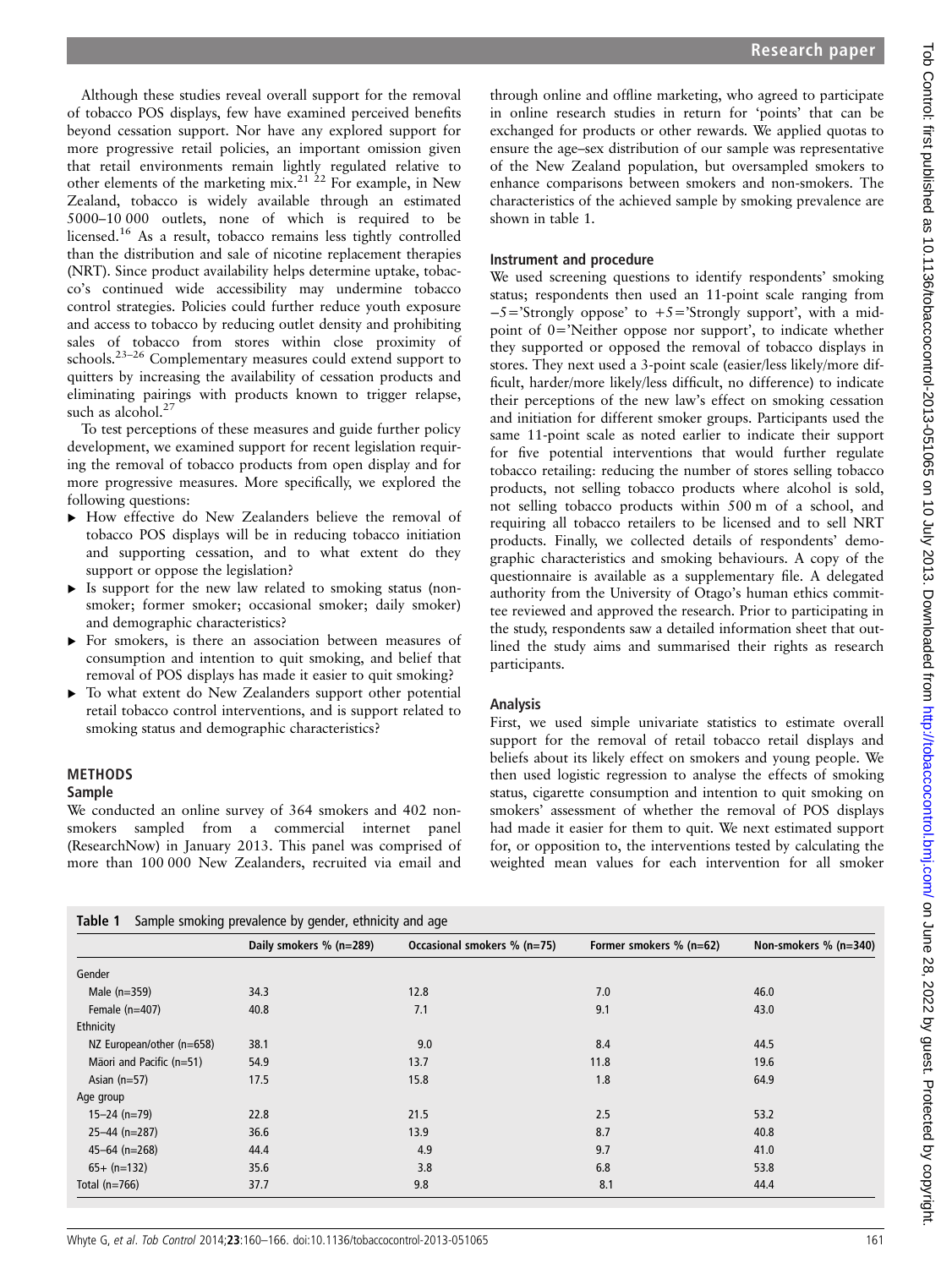groups (self-defined daily, occasional and former smokers), and non-smokers. Finally, we analysed the effects of age, gender, ethnicity and smoking status using logistic regression, with policy support as the dependent variable and the independent variables entered as a series of dummy variables. Analyses were conducted with SPSS V19.

# RESULTS

Because our sample contained approximately equal numbers of smokers and non-smokers, when calculating population estimates we weighted the data so the sample smoking prevalence matched that of the New Zealand population according to the latest Ministry of Health estimates  $(17%)$ .<sup>28</sup> In other words, we applied a weighting factor to reduce the number of smokers in our sample to 17% of the total sample size. This procedure reduced the total sample size from 766 to 484. In the analyses reported below, weighted data were used for estimates of population proportions and means, but unweighted data were used for logistic regression analyses and analyses of individual smoker and non-smoker groups.

# Support for removal of POS displays and perceived benefits

Three quarters of those surveyed supported the removal of cigarette and tobacco packs from view in shops, 15% opposed it and 10% had no opinion. Predictably, support was highest among non-smokers (87%), followed by former smokers (66%), occasional smokers (52%) and daily smokers (31%), who were the only group not to show majority support for the policy. Two-thirds of those surveyed (69%) believed the new law will make it easier for those who have quit smoking to remain smoke-free; a similar proportion (63%) thought it would reduce the likelihood that children under 18 will start smoking. Over half (56%) thought the law will make it harder for young people to buy tobacco, while just under 40% believed smokers will now find it easier to quit. Few respondents thought the new law would have any adverse effects (ie, make it more difficult to quit); those who did not agree that the benefits listed would ensue felt the new law would make no difference to smokers. Full details of respondents' perceptions are provided in an online [supplementary table.](http://tobaccocontrol.bmj.com/lookup/suppl/doi:10.1136/tobaccocontrol-2013-051065/-/DC1)

To examine how these views varied by smoking status, we first examined smokers' (unweighted) responses. Six per cent of daily and occasional smokers believed the removal of point-of-sale tobacco displays would make it easier for them to give up smoking, but the overwhelming majority (90%) thought it would make no difference. Occasional smokers were three times as likely as daily smokers to believe that removal of POS displays had made it easier for them personally to quit (OR 3.10, CI 0.85 to 11.26,  $p<0.10$ ). As expected, the more respondents smoked, the less likely they were to feel this way. However, those intending to try and quit smoking in the next 6 months were almost 13 times more likely to believe that removal of POS displays would make doing so easier (OR 12.97, CI 2.87 to 58.66, p<0.05).

# Support for additional retail regulation

To address the first and final research questions, we examined support for the new law by smoking status. Table 2 contains the four self-defined smoker groups' mean levels of support for (or opposition to) each of the potential interventions tested. As noted earlier, we used unweighted data to estimate means for individual smoker and non-smoker groups, and weighted data to estimate population means.

|                                                                                                                                                                                                                                                                                                                                                                                                                                                                      | Mean support or opposition*1 (95% CI) |                               |                                  |                      |                     |
|----------------------------------------------------------------------------------------------------------------------------------------------------------------------------------------------------------------------------------------------------------------------------------------------------------------------------------------------------------------------------------------------------------------------------------------------------------------------|---------------------------------------|-------------------------------|----------------------------------|----------------------|---------------------|
| Intervention                                                                                                                                                                                                                                                                                                                                                                                                                                                         | Daily smokers (n=269)                 | Occasional smokers (n=75)     | Former smokers (n=62)            | Non-smokers (n=340)  | Total‡ ( $n=484$ )  |
| Policy introduced in July 2012                                                                                                                                                                                                                                                                                                                                                                                                                                       |                                       |                               |                                  |                      |                     |
| Removing tobacco products from view in shops                                                                                                                                                                                                                                                                                                                                                                                                                         | $-0.89$ $(-1.27$ to $-0.51)$          | $0.97a$ (0.23 to 1.72)        | $1.89^{\circ}$ (0.98 to 2.79)    | 3.50 (3.24 to 3.76)  | 2.61 (2.34 to 2.90) |
| Potential retail interventions                                                                                                                                                                                                                                                                                                                                                                                                                                       |                                       |                               |                                  |                      |                     |
| No tobacco products sold within 500 m of a school                                                                                                                                                                                                                                                                                                                                                                                                                    | $0.46$ $(0.09 \text{ to } 0.83)$      | $1.69^{\circ}$ (0.87 to 2.52) | $2.32a$ (1.45 to 3.19)           | 4.03 (3.82 to 3.44)  | 3.25 (3.00 to 3.50  |
| Shops selling tobacco products required to sell products that help smokers quit                                                                                                                                                                                                                                                                                                                                                                                      | $0.72$ <sup>a</sup> (0.39 to 1.06)    | $1.29^{a,b}$ (0.62 to 1.97)   | $2.60^{b,c}$ (1.87 to 3.32)      | 3.40° (3.17 to 3.64) | 2.86 (2.63 to 3.10) |
| Shops selling tobacco products required to be licensed                                                                                                                                                                                                                                                                                                                                                                                                               | $-0.86$ ( $-1.24$ to $-0.48$ )        | $1.41^{\circ}$ (0.64 to 2.18) | $1.85^{\circ}$ (0.98 to 2.73)    | 3.38 (3.11 to 3.65)  | 2.54 (2.27 to 2.83) |
| Reducing the number of stores selling tobacco products                                                                                                                                                                                                                                                                                                                                                                                                               | $-2.28$ $(-2.60$ to 1.95)             | $1.20^{\circ}$ (0.45 to 1.95) | 2.05 <sup>ª</sup> (1.24 to 2.86) | 3.52 (3.27 to 3.77)  | 2.47 (2.18 to 2.76) |
| No tobacco products sold where alcohol is sold                                                                                                                                                                                                                                                                                                                                                                                                                       | $-1.78$ (-2.10 to $-1.45$ )           | $0.20 (-0.58 to 0.98)$        | $1.77(0.92 \text{ to } 2.62)$    | 3.18 (2.92 to 3.44)  | 2.23 (1.95 to 2.51) |
| rDifferences between means tested using Tamahane's T2 posthoc test, which does not assume equal group variances. All differences between means are significant at p<0.05 except those denoted by the same superscript.<br>FOverall mean calculated using data weighted so that proportion of smokers matches the population smoking prevalence.<br>*On a scale from -5='Strongly oppose' to +5='Strongly support', with a midpoint of 0='Neither oppose nor support' |                                       |                               |                                  |                      |                     |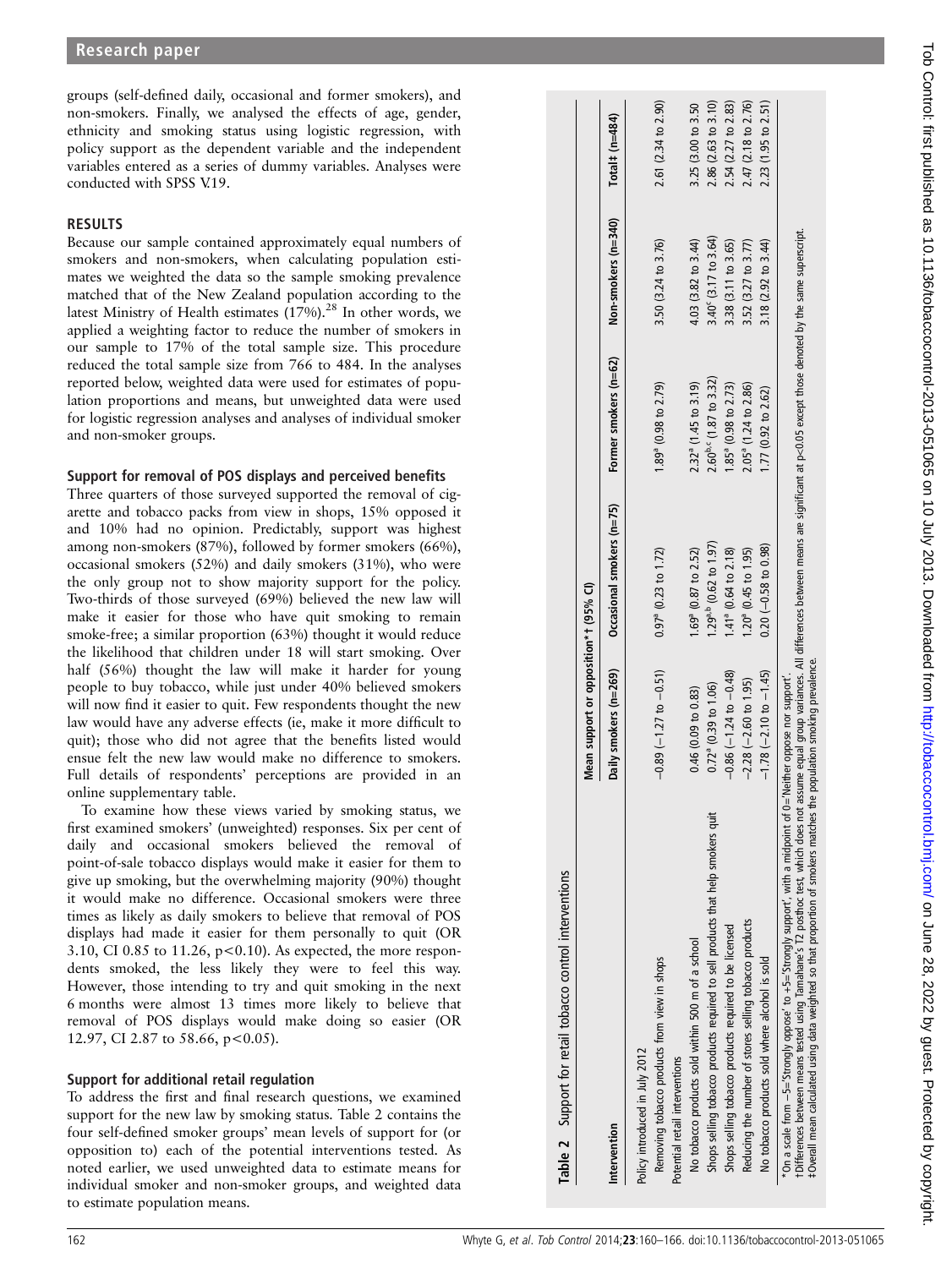Overall, respondents strongly supported each of the potential interventions examined, with the exception of decoupling alcohol and tobacco sales which received moderate support. Predictably, support varied by smoking status, as the mean scores in each row illustrate. As expected, daily smokers showed weakest support for the measures, followed by occasional smokers, former smokers and, finally, non-smokers. These patterns mirrored beliefs about the efficacy of removing POS displays. Not all differences between means in table 3 are statistically significant; however, the pattern of support is consistent across smoker groups, and the lack of statistical significance (where it occurs) largely reflects the small sample of occasional smokers.

Irrespective of smoking status, respondents supported not allowing sales of tobacco products within 500 m of a school, and believed that stores selling tobacco products should also sell cessation products. However, daily smokers opposed the remaining interventions, and occasional smokers showed only marginal support for removing tobacco products from view in shops, or not selling tobacco products where alcohol is sold.

To test whether participants' perceptions of the new and potential policies varied by demographics characteristics, we developed a further set of logistic regression models (using unweighted data). We created dichotomous variables from the 11-point oppose–support variables. Scale values from −5 to −1 were coded as 'oppose' and values from  $+1$  to  $+5$  coded as support; zero values were discarded. These variables were the dependent variables in logistic regression analyses, with age, gender, ethnicity and smoking status as the independent variables.

As table 3 illustrates, smoking status was the over-riding determinant of support for the potential retail interventions. The relevant ORs are almost all large and highly significant. Relative to daily smokers, support is highest among non-smokers for all six interventions, followed by former smokers, and then occasional smokers.

Among the other demographic characteristics examined, only Asian ethnicity (rather than European/other) is consistently and significantly related to support for the five potential interventions (though not for removal of POS displays). Gender and Maori ethnicity had mixed effects on support for the proposed retail measures, but these were mostly non-significant. While those aged 45 years and over were significantly less likely than those under 45 years to support the POS display removal law and the licensing of stores selling tobacco products, support for the other measures examined varied by age. The relatively small numbers of Maori, Asian peoples and respondents aged under 25 years (exacerbated in some cases by the reduction in sample sizes after removal of neutral ratings) mean the results for ethnicity and age need to be treated with caution.

# DISCUSSION AND CONCLUSIONS

Conducted 6 months after the removal of all tobacco products from open display in New Zealand retail outlets, this study found strong overall support for the new law. Predictably, support depended critically on smoking status—age, gender and ethnicity had weak independent effects on attitudes to the new law or other retail interventions tested, except among Asian participants, who strongly supported regulation. (While these demographic variables are reflected in smoking status, the small sample sizes reduce the likelihood of identifying independent effects of ethnicity.) Daily smokers showed less support for the new law than other groups; however, smokers intending to quit within the next 6 months were more likely to believe the law

would facilitate their own quitting. This finding underscores evidence from qualitative studies that found exposure to tobacco imagery could induce lapsing among intending quitters.  $6-8$  Our results are also consistent with earlier work concluding that those most sensitive to the influence of POS displays had lower quit success rates than less sensitive smokers.<sup>9</sup>

Our study estimated attitudes to the new law and its potential benefits, not behavioural responses; nevertheless, the strong postimplementation support we detected could assist countries still to develop policies on tobacco POS displays. Earlier studies report that young people infrequently exposed to open display of tobacco products have a reduced risk of smoking experimentation. $3$  Although tobacco remains as available under the new legislation as it was under the previous law, perceptions that young people would find it more difficult to access highlight an unexpected potential benefit of the new statute. Young people who believe tobacco is easy to obtain and widely consumed are at higher risk of smoking experimentation and addiction<sup>29</sup> 30; perceptions that tobacco has become more difficult to access could thus afford greater protection to these susceptible nonsmokers. However, longitudinal data or analyses of repeat crosssectional data are required to assess whether these perceptions translate into modified behaviour among young adults.

Removing tobacco products from open display in stores represents a key plank in retail regulation that could reduce smoking initiation and support cessation attempts.<sup>3 7 11</sup> However, the rapid reductions in smoking prevalence required to achieve 'endgame goals' set by New Zealand and other countries, behove consideration of additional measures, particularly, given retail outlets remain permissive tobacco marketing environments.<sup>21</sup> <sup>24</sup> Although trenchant opposition from tobacco companies and retail groups has made policy makers wary of further retail regulation,  $12$  we found strong public support for additional measures.

In particular, smokers and non-smokers alike supported prohibiting tobacco sales from outlets within 500 m of a school. This measure could further reduce young people's access and potential exposure to tobacco, and so diminish the risk that they will experiment with smoking. Extending the protection afforded to young people is particularly important, given those who begin smoking at a young age face more serious health risks and may find quitting more difficult.<sup>31</sup>

All groups also supported requiring tobacco retailers to offer cessation products for sale. Not only would such a measure greatly increase the accessibility of NRT, it would also recognise that the vast majority of smokers wish to become smoke-free,<sup>32</sup> and create an environment more likely to stimulate cessation. Retailer licensing, which all groups, except daily smokers supported, would enable regulation requiring tobacco retailers to meet specific standards and bring tobacco in line with other hazardous products. For example, retailers could be required to provide cessation information to all tobacco purchasers, and in countries that allow the sale of smokeless products, license terms could mandate provision of information about the risks these products pose. Further, licensing could ensure that those selling tobacco products underwent training in cessation advice, a measure that would complement calls for greater availability of NRT.

All smoker groups, except daily smokers, supported reducing the number of retail outlets and decoupling tobacco and alcohol sales, although occasional smokers were ambivalent about the latter measure. Reducing the number of tobacco retail outlets would make tobacco less accessible and ubiquitous, and provide policy makers with an opportunity to reduce the density of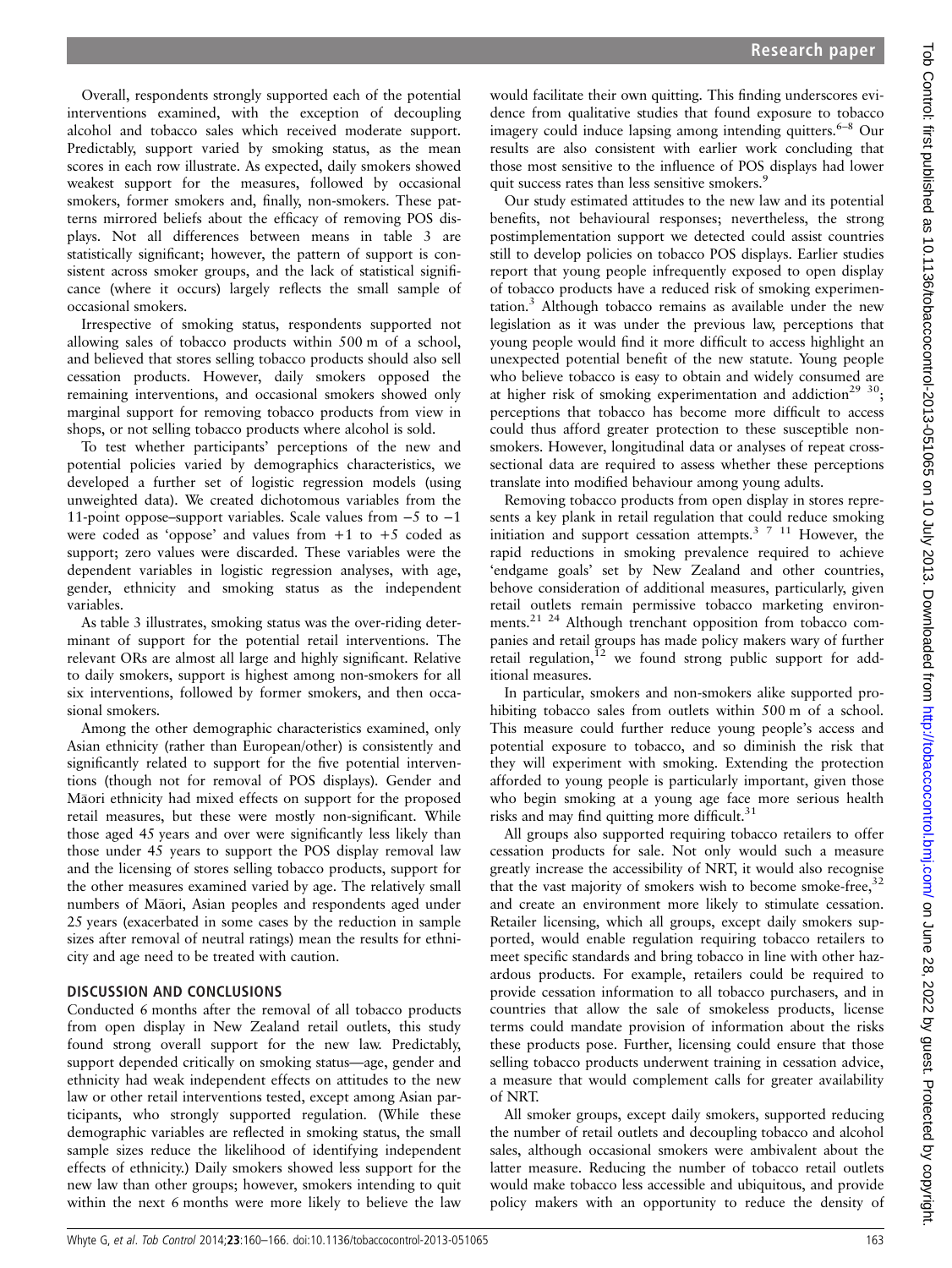## Table 3 Logistic regression analyses of support for tobacco control interventions

|                        | <b>Removal of tobacco</b><br>products from view<br>$(n=669)$ † | No tobacco sales within<br>500 m of a school $(n=628)$ | Stores selling tobacco required to<br>sell quit products (n=584) | <b>Stores selling tobacco</b><br>should be licensed (n=623) | Fewer stores selling<br>tobacco products (n=648) | No sales of tobacco products<br>where alcohol is sold $(n=581)$ |
|------------------------|----------------------------------------------------------------|--------------------------------------------------------|------------------------------------------------------------------|-------------------------------------------------------------|--------------------------------------------------|-----------------------------------------------------------------|
| Independent variables  | OR (Sig and CI)                                                | OR (Sig and CI)                                        | OR (Sig and CI)                                                  | OR (Sig and CI)                                             | OR (Sig and CI)                                  | OR (Sig and CI)                                                 |
| Smoker status          |                                                                |                                                        |                                                                  |                                                             |                                                  |                                                                 |
| Daily smoker (n=289)   | 1.00                                                           | 1.00                                                   | 1.00                                                             | 1.00                                                        | 1.00                                             | 1.00                                                            |
| Social smoker (n=75)   | $2.91**$ (1.51 to 5.59)                                        | 1.68 (0.84 to 3.33)                                    | 1.72 (0.78 to 3.81)                                              | $2.69**$ (1.36 to 5.34)                                     | $9.31***$ (4.69 to 18.49)                        | $4.70***$ (2.36 to 9.38)                                        |
| Former smoker (n=62)   | $5.08***$ (2.60 to 9.91)                                       | $2.32**$ (1.08 to 4.63)                                | $3.41**$ (1.37 to 8.48)                                          | $4.78***$ (2.34 to 9.76)                                    | 24.57*** (11.07 to 54.55)                        | $15.09***$ (7.08 to 32.15)                                      |
| Non-smoker (n=340)     | $17.08***$ (10.55 to 27.66)                                    | 16.00*** (8.13 to 31.49)                               | $8.46***$ (4.51 to 15.88)                                        | 13.60*** (8.21 to 22.54)                                    | 77.07*** (42.31 to 140.39)                       | 63.17*** (33.90 to 117.69)                                      |
| Gender                 |                                                                |                                                        |                                                                  |                                                             |                                                  |                                                                 |
| Female $(n=359)$       | 1.00                                                           | 1.00                                                   | 1.00                                                             | 1.00                                                        | 1.00                                             | 1.00                                                            |
| Male $(n=407)$         | 1.30 $(0.87 \text{ to } 1.93)$                                 | $0.95$ (0.60 to 1.50)                                  | $1.15$ (0.70 to 1.88)                                            | 1.29 $(0.85 \text{ to } 1.96)$                              | $1.76**$ (1.08 to 2.85)                          | 1.29 $(0.79$ to 2.11)                                           |
| Ethnicity              |                                                                |                                                        |                                                                  |                                                             |                                                  |                                                                 |
| European/other (n=658) | 1.00                                                           | 1.00                                                   | 1.00                                                             | 1.00                                                        | 1.00                                             | 1.00                                                            |
| Māori/Pacific (n=51)   | $0.73$ (0.34 to 1.55)                                          | $1.33$ (0.56 to 3.13)                                  | 1.28 $(0.49 \text{ to } 3.33)$                                   | $1.07$ (0.49 to 2.36)                                       | 1.41 (0.57 to 3.48)                              | $0.99$ (0.40 to 2.43)                                           |
| Asian $(n=57)$         | $0.86$ (0.33 to 2.22)                                          | $6.41*$ (0.83 to 49.45)                                | No oppposition#                                                  | $6.29**$ (1.41 to 28.19)                                    | $3.89**$ (1.15 to 13.13)                         | $14.51**$ (2.93 to 71.87)                                       |
| Age group              |                                                                |                                                        |                                                                  |                                                             |                                                  |                                                                 |
| Under $25$ (n=79)      | 1.00                                                           | 1.00                                                   | 1.00                                                             | 1.00                                                        | 1.00                                             | 1.00                                                            |
| $25 - 44$ (n=287)      | $0.68$ (0.31 to 1.50)                                          | 1.53 (0.66 to 3.54)                                    | $0.94$ (0.37 to 2.38)                                            | 1.11 (0.49 to 2.52)                                         | $0.92$ (0.40 to 2.15)                            | 1.73 $(0.73$ to 4.10)                                           |
| $45 - 64$ (n=268)      | $0.42**$ (0.12 to 0.92)                                        | 1.21 (0.52 to 2.79)                                    | $0.92$ (0.28 to 1.83)                                            | $0.49*$ (0.22 to 1.10)                                      | $0.62$ (0.26 to 1.48)                            | 1.16 $(0.48 \text{ to } 2.80)$                                  |
| 65 and over $(n=132)$  | $0.40**$ (0.17 to 0.95)                                        | 1.11 (0.43 to 2.84)                                    | $0.95$ (0.33 to 2.73)                                            | $0.47*$ (0.19 to 1.13)                                      | 0.45 (0.17 to 1.22)                              | 1.73 (0.62 to 4.84)                                             |

\*Coefficient significant at p<0.10, \*\*Coefficient significant at p<0.05, \*\*\*Coefficient significant at p<0.001.<br>†Sample sizes vary for each analysis because numbers of respondents who gave a rating of zero (and who were re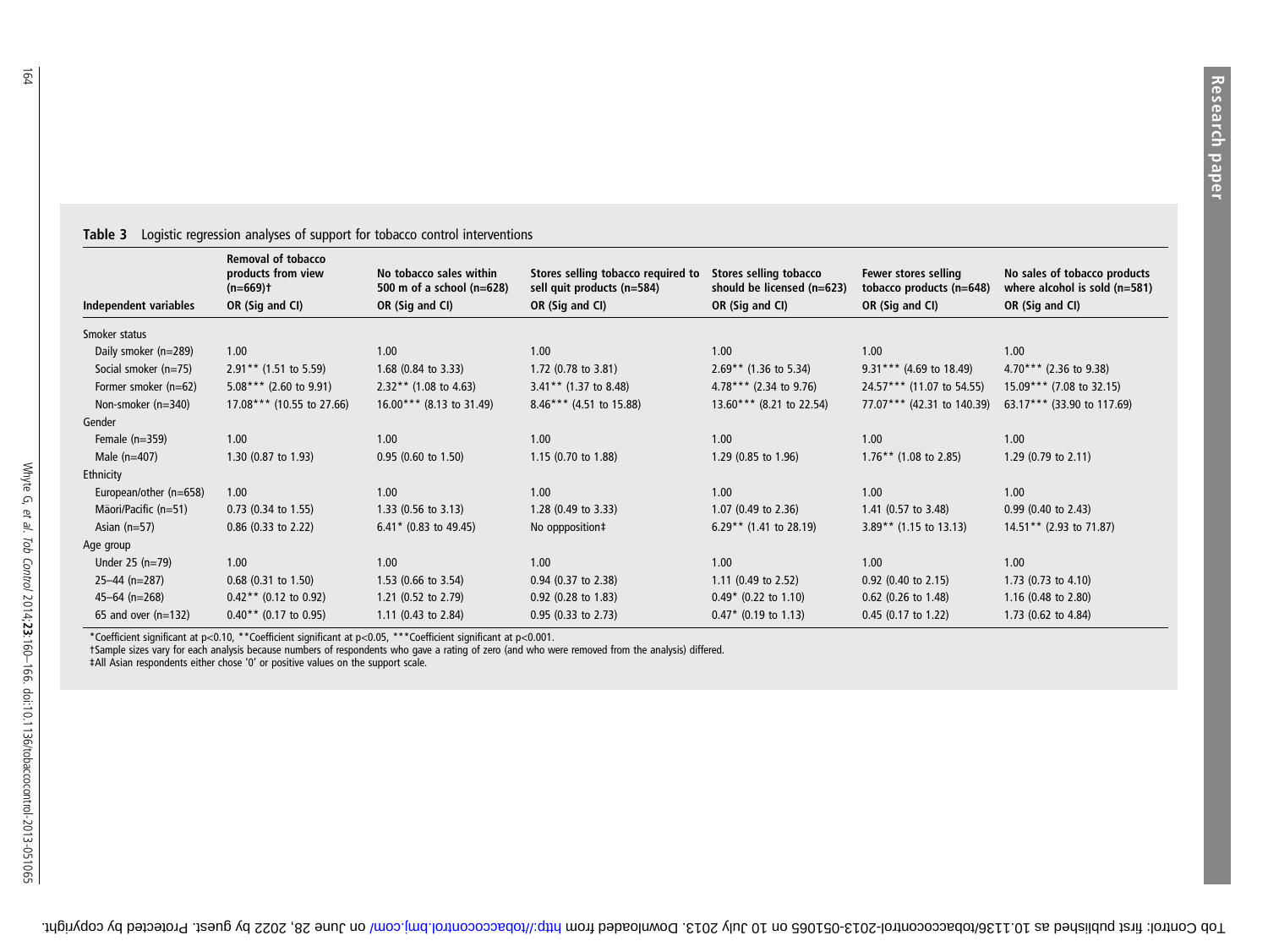outlets in areas of high deprivation. Given arguments that outlet density is correlated with smoking uptake and prevalence,  $24-26$ measures that address the resulting health inequalities should, arguably, be policy priorities.

Because alcohol consumption and smoking are highly paired behaviours, particularly for social smokers, decoupling this association could reduce the risk that occasional smokers will develop a stronger dependence on nicotine, or that non-smokers will experiment with tobacco.<sup>27</sup> Specific measures could include a health levy imposed on retailers who sell both tobacco and alcohol, with the tax hypothecated to support tobacco control interventions. If local councils had authority to review and approve retail licenses, communities could have greater community input into retail location, density and product array. Extending smoke-free bar areas to include external spaces would help reduce tobacco consumption, particularly among young people who report that drinking predisposes smoking.<sup>2</sup> At the least, more effective regulation could prevent external bar areas being transformed into quasi-internal spaces that have walls, roofs and heaters, and could reduce the appeal of going outside to smoke.

Each of the measures tested would further denormalise what remains a highly potent marketing environment for tobacco. Smokers' opposition to some of these measures is understandable, since purchasing tobacco would become less convenient; nevertheless, the overall support for all potential measures suggests regulators have a mandate to act. These findings should therefore empower politicians, who mostly wish to act in accordance with public opinion, but who have not kept pace with the public's desire to control tobacco marketing.

Our study has some limitations, particularly our collection of perceptual, rather than behavioural, data. While respondents believed the new law would reduce smoking prevalence among young people, we need evidence from longitudinal cohort studies to test this belief and allow analysis of the policy's longer-term benefits. Additionally, online panels do not provide random, representative samples. However, as smoking status, rather than a demographic attribute, was the strongest determinant of views on the new policy, we believe weighting the sample to match population smoking prevalence levels addresses this potential problem.

# What this paper adds

- ▸ Evaluations of policies requiring removal of POS displays have focused on compliance; comparatively few studies have examined public responses to these measures and none have examined support for policies that would further reduce tobacco retail marketing.
- ▸ Our quantitative online study found strong support for the removal of tobacco retail displays, though this varied by respondents' smoking status. Irrespective of smoking status, respondents supported restricting tobacco availability around schools and requiring cessation products to be available wherever tobacco is sold.
- ▶ Tobacco's wide availability supports its status as a ubiquitous and normalised product, and is inconsistent with public opinion which strongly supports additional restrictions on tobacco retail marketing. Policy makers have a clear mandate to introduce new measures that would afford greater protection to young people and provide stronger support to smokers wishing to quit.

In summary, consistent with international studies, our findings show strong support for removing tobacco POS displays. We extended earlier work by estimating support for additional retail interventions designed to further reduce tobacco's pervasive retail presence and found strong support for all but one of the new measures examined. Policy makers should be reassured by these findings, which offer them immediate guidance; replication of our study in other jurisdictions could provide similar assistance to international regulators. Within New Zealand, we suggest policy makers may proceed to creating tobacco-free retail zones around schools, and requiring retailers to offer cessation products in the knowledge they have a strong mandate for these measures, even among daily smokers.

Contributors JH conceptualised the study and with PG supervised GW. PG led development of the questionnaire, to which GW and JH contributed; PG oversaw the data collection and analysis and worked with GW on these aspects of the study. GW prepared the first draft of the MS; JH extensively revised this draft; PG offered further editorial input and completed the final analyses reported. JH and PG responded to the reviewers' comments. All authors approved the final manuscript.

**Funding** This study was funded by an internal grant from the Department of Marketing, University of Otago, New Zealand. GW was supported by a University of Otago Summer Scholarship.

Competing interests None.

**Ethics approval** Delegated authority from the University of Otago Ethics Committee.

Provenance and peer review Not commissioned; externally peer reviewed.

Data sharing statement Our ethics approval limits access to the data to members of the research team.

# **REFERENCES**

- 1 Carter SM. New frontier, new power: the retail environment in Australia's dark market. Tob Control 2003;12(Suppl 3):iii95–101.
- Lavack AM, Toth G. Tobacco point-of-purchase promotion: examining tobacco industry documents. Tob Control 2006;15:377–84.
- Paynter J, Edwards R, Schluter PJ, et al. Point of sale tobacco displays and smoking among 14–15 year olds in New Zealand: a cross-sectional study. Tob Control 2009;18:268–74.
- 4 MacKintosh AM, Moodie C, Hastings G. The association between point-of-sale displays and youth smoking susceptibility. Nicotine Tob Res 2012;14:616–20.
- 5 Spanopoulos D, Britton J, McNeill A, et al. Tobacco display and brand communication at the point of sale: implications for adolescent smoking behaviour. Tob Control 2014;23:64–69.
- 6 Carter OBJ, Mills BW, Donovan RJ. The effect of retail cigarette pack displays on unplanned purchases: results from immediate postpurchase interviews. Tobacco Control 2009;18:218–21.
- 7 Burton S, Clark L, Jackson K. The association between seeing retail displays of tobacco and tobacco smoking and purchase: findings from a diary-style survey. Addiction 2012;107:169–75.
- 8 Hoek J, Gifford H, Pirikahu G, et al. How do tobacco retail displays affect cessation attempts? Findings from a qualitative study. Tob Control 2010;19:334–7.
- 9 Germain D, McCarthy M, Wakefield M. Smoker sensitivity to retail tobacco displays and quitting: a cohort study. Addiction 2010;105:159–63.
- 10 Scheffels J, Lavik R. Out of sight, out of mind? Removal of point-of-sale tobacco displays in Norway. Tob Control 2013;22:e37–e42.
- 11 Hoek J, Vaudrey R, Gendall P, et al. Tobacco retail displays: a comparison of industry arguments and retailers' experiences. Tob Control 2012 2012;21:497–501.
- 12 British American Tobacco. Smoke-free Environments (Controls and Enforcement) Amendment Bill A submission to Parliament's Health Committee, 2011. [http://www.](http://www.parliament.nz/NR/rdonlyres/37486533-247D-491B-8F3E-C9FA7D9A3E14/181279/49SCHE_EVI_00DBHOH_BILL10487_1_A165475_BritishAmer.pdf) [parliament.nz/NR/rdonlyres/37486533-247D-491B-8F3E-C9FA7D9A3E14/181279/](http://www.parliament.nz/NR/rdonlyres/37486533-247D-491B-8F3E-C9FA7D9A3E14/181279/49SCHE_EVI_00DBHOH_BILL10487_1_A165475_BritishAmer.pdf) [49SCHE\\_EVI\\_00DBHOH\\_BILL10487\\_1\\_A165475\\_BritishAmer.pdf.](http://www.parliament.nz/NR/rdonlyres/37486533-247D-491B-8F3E-C9FA7D9A3E14/181279/49SCHE_EVI_00DBHOH_BILL10487_1_A165475_BritishAmer.pdf)
- 13 Wakefield M, Germain D. Adult smokers' use of point-of-sale displays to select cigarette brands. Aust NZ J Public Health 2006;30:483–4.
- 14 Carter OBJ, Mills BW, Phan T, et al. Measuring the effect of cigarette plain packaging on transaction times and selection errors in a simulation experiment. Tob Control 2012;21:572–7.
- 15 Rooke C, Cheeseman H, Dockrell M, et al. Tobacco point-of-sale displays in England: a snapshot survey of current practices. Tob Control 2010;19:279–84.
- 16 Ministry of Health. Better retail controls on tobacco: smoke-free environments (controls and enforcement) amendment bill. Wellington: Ministry of Health, 2010.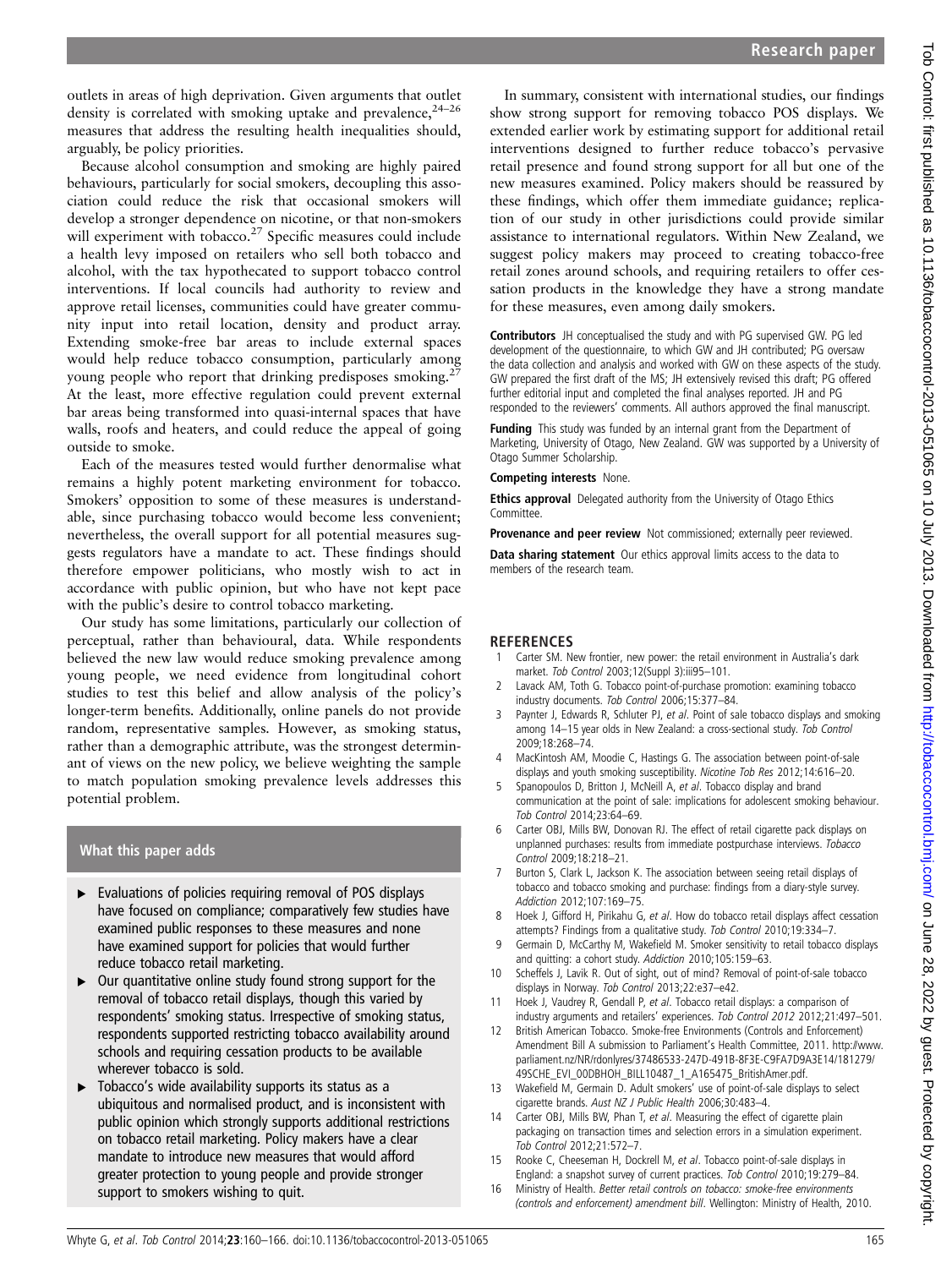- 17 Wilson N, Edwards R, Thomson G, et al. High and increased support by Maori and non-Maori smokers for a ban on point-of-sale tobacco displays: National survey data. N Z Med J 2010;123;84-6.
- 18 Brown A, Boudreau C, Moodie C, et al. Support for removal of point-of-purchase tobacco advertising and displays: findings from the International Tobacco Control (ITC) Canada survey. Tob Control 2011;21:555–9.
- 19 McNeill A, Lewis S, Quinn C, et al. Evaluation of the removal of point-of-sale tobacco displays in Ireland. Tob Control 2011;20:137–43.
- 20 Carter OBJ, Mills BW, Donovan RJ. The effect of retail cigarette pack displays on unplanned purchases: results from immediate postpurchase interviews. Tob Control 2009;18:218–21.
- 21 Chapman S, Freeman B. Regulating the tobacco retail environment: beyond reducing sales to minors. Tob Control 2009;18:496–501.
- 22 Gendall P, Hoek J, Thomson G, et al. Young adults' interpretations of tobacco brands: implications for tobacco control. Nicotine Tob Res 2011;13:911–18.
- 23 Johnston LD, O'Malley PM, Terry-McElrath YM. Methods, locations, and ease of cigarette access for American youth, 1997–2002. Am J Prev Med 2004;27:267.
- 24 Henriksen L. Comprehensive tobacco marketing restrictions: promotion, packaging, price and place. Tob Control 2012;21:147-53.
- 25 Henriksen L, Feighery EC, Schleicher NC, et al. Is adolescent smoking related to the density and proximity of tobacco outlets and retail cigarette advertising near schools? Prev Med 2008;47:210–14.
- 26 Cohen JE, Anglin L. Outlet density: a new frontier for tobacco control. Addiction 2008;104:2–3.
- 27 Hoek J, Maubach N, Gendall P, et al. Social smokers' conflicted identities. Tob Control 2013;22:261–5.
- 28 Ministry of Health. The health of New Zealand adults 2011/12: key findings of the New Zealand health survey. Wellington: Ministry of Health, 2012.
- 29 Gilpin EA, Lee L, Pierce JP. Does adolescent perception of difficulty in getting cigarettes deter experimentation? Prev Med 2004;38:485–91.
- 30 Wang MP, Ho SY, Lo WS, et al. Overestimation of peer smoking prevalence predicts smoking initiation among primary school students in Hong Kong. J Adolesc Health 2011;48:418–20.
- 31 Breslau N, Peterson EL. Smoking cessation in young adults: age at initiation of cigarette smoking and other suspected influences. Am J Public Health 1996;86:214–20.
- 32 Fong GT, Hammond D, Laux F, et al. The near-universal experience of regret among smokers in four countries: Findings from the International Tobacco Control Policy Evaluation Survey. Nicotine Tob Res 2004;6:S341–S51.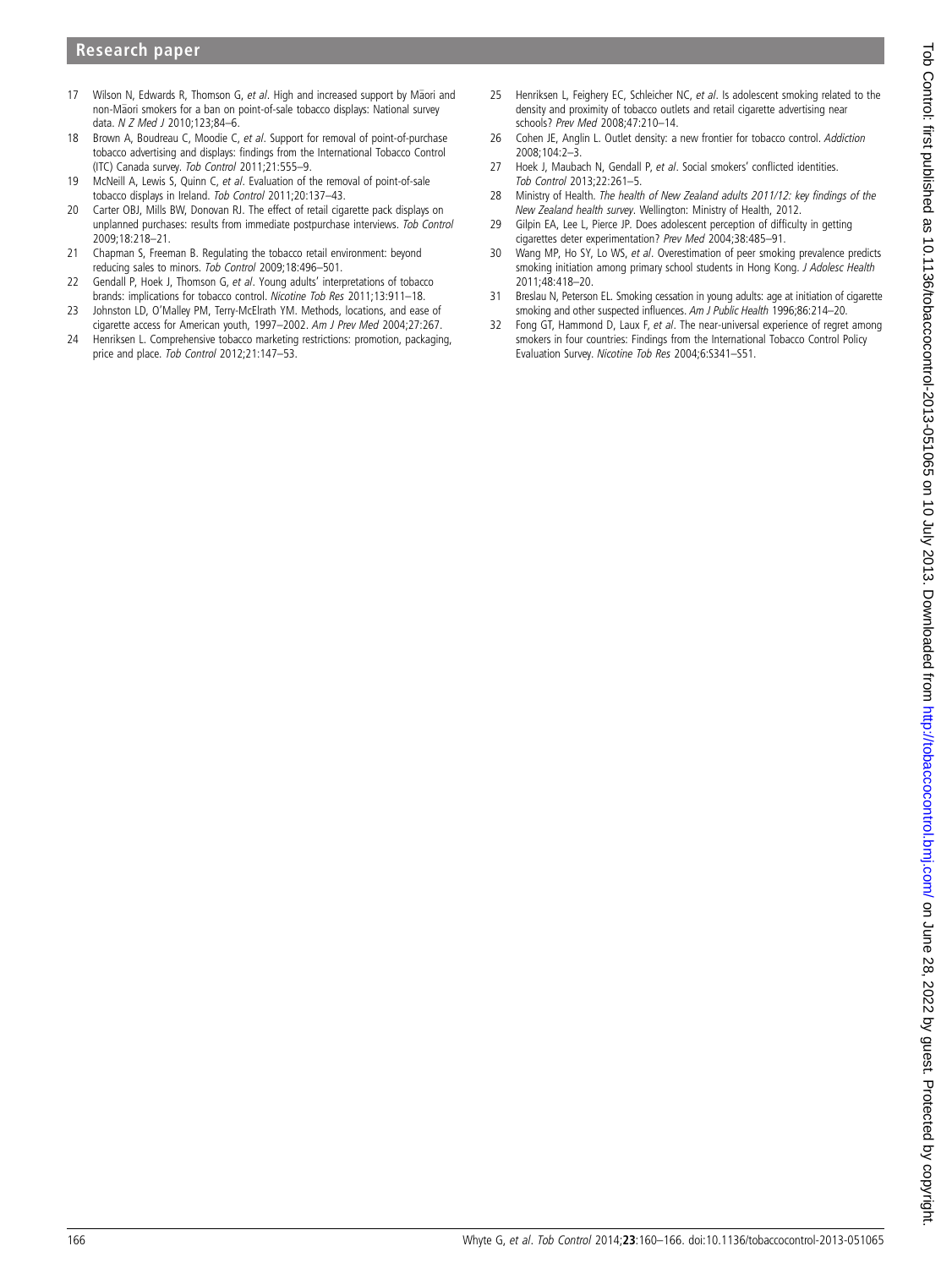# UNIVERSITY OF OTAGO

Default Question Block

# Welcome

Thank you for clicking through to our survey; it should take you less than ten minutes to complete.

The survey is being conducted by researchers from the University of Otago.

#### Statement of Confidentiality

Before we start, please be assured that this survey is confidential and completely voluntary. If you have any questions about the research, please feel free to email Professor Janet Hoek, the lead researcher (janet.hoek@otago.ac.nz)

#### To go directly to the survey please click on the ' >>' button at the bottom of the page

Once you click the '>>' button you cannot go back and change your answers. If you lose your connection to the Internet or this survey at any point, please click the link provided in the email you received and it will take you back to the point where you left off.\${e://Field/subsid}

# Tobacco Retailing Study

#### INFORMATION SHEET FOR PARTICIPANTS

Thank you for showing an interest in this project. Please read this information sheet carefully before deciding whether or not to participate. If you decide to participate, we thank you. If you decide not to take part, there will be no disadvantage to you of any kind and we thank you for considering our request.

#### What is the aim of the project?

This project examines how smokers perceive changes in tobacco policies.

#### Who would we like to participate?

We are seeking male and female participants aged 18 years and over.

#### What will you be asked to do?

If you agree to take part in this project, you will be asked to complete a short questionnaire in which you will be asked about recent policy changes affecting tobacco products. The questionnaire will take around 5 to 7 minutes to complete. We hope you will enjoy completing the questionnaire and the opportunity to contribute your views on this important topic. Please be aware that you may decide not to take part in the project without any disadvantage to yourself of any kind.

#### Can you change your mind and withdraw from the survey?

You may withdraw from participation in the project at any time, for any reason, and without any disadvantage to yourself of any kind.

#### What data or information will be collected and what use will be made of it?

The questionnaire will explore your perceptions of different tobacco policies. We are collecting data on this topic as part of a wider research programme that examines how tobacco is marketed and sold in New Zealand. The project is funded through an internal research grant from the Department of Marketing at the University of Otago; there will be no commercial use of the data. We will use the data to gain a better understanding of tobacco control policies. Only members of the research team will have access to the data collected. No one who participates in the research will be personally identifiable in any way.

The results of the project may be published and will be available in the University of Otago Library (Dunedin, New Zealand). You are most welcome to request a copy of the results of the project should you wish. The data collected will be securely stored in such a way that only the researchers will be able to gain access to it. At the end of the project any personal information will be destroyed immediately except that, as required by the University's research policy, any raw data on which the results of the project depend will be retained in secure storage for five years, after which it will be destroyed by Professor Hoek, the lead investigator.

#### What if you have any questions?

If you have any questions about our project, either now or in the future, please feel free to contact: Janet Hoek Department of Marketing University of Otago Telephone Number: (03) 479 7692 Email: janet.hoek@otago.ac.nz

This study has been approved as a Category B project by the Department of Marketing Ethics Administrator. If you have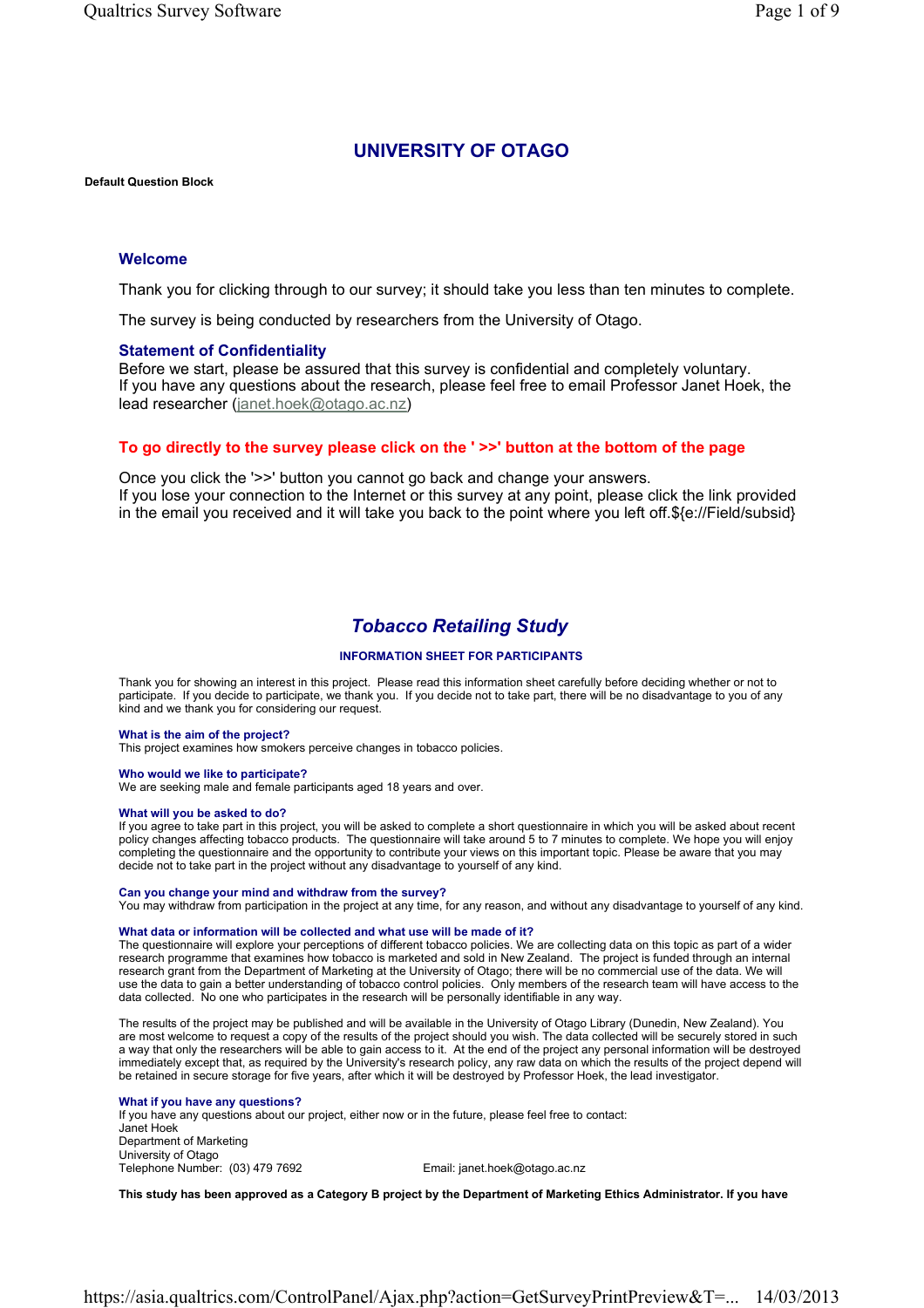any concerns about the ethical conduct of the research you may contact the Human Ethics Committee through the Human Ethics Committee Administrator (ph 03 479 8256). Any issues you raise will be treated in confidence and investigated and you will be informed of the outcome.

#### Block 1

# First, just a few questions to see if you qualify for our survey.

## Are you ...

- $\bigcap$  Male
- $n \in \mathbb{F}$ Female

#### Which of these age groups are you in?

- $\bigcirc$  35 and under
- $\degree$  36 to 55
- $\degree$  Over 55

## Which of these best describes you?

- $\bigcirc$  A daily smoker
- $\bigcirc$  A social or occasional smoker
- $\odot$  A former smoker who doesn't smoke now
- $O$  A non-smoker

#### Block 2

# Tobacco Retail Displays

Up until July 2012, cigarettes and tobacco products were displayed in shelves behind shop counters. After July 2012, all cigarette and tobacco products were removed from open display in New Zealand shops.

By 'shops' we mean dairies, service stations, supermarkets and convenience stores.

Tobacco products now have to be stored in drawers under the counter, behind curtains, or in a cupboard so they cannot be seen by shoppers.

We'd like to ask you some questions about this change in tobacco retail displays.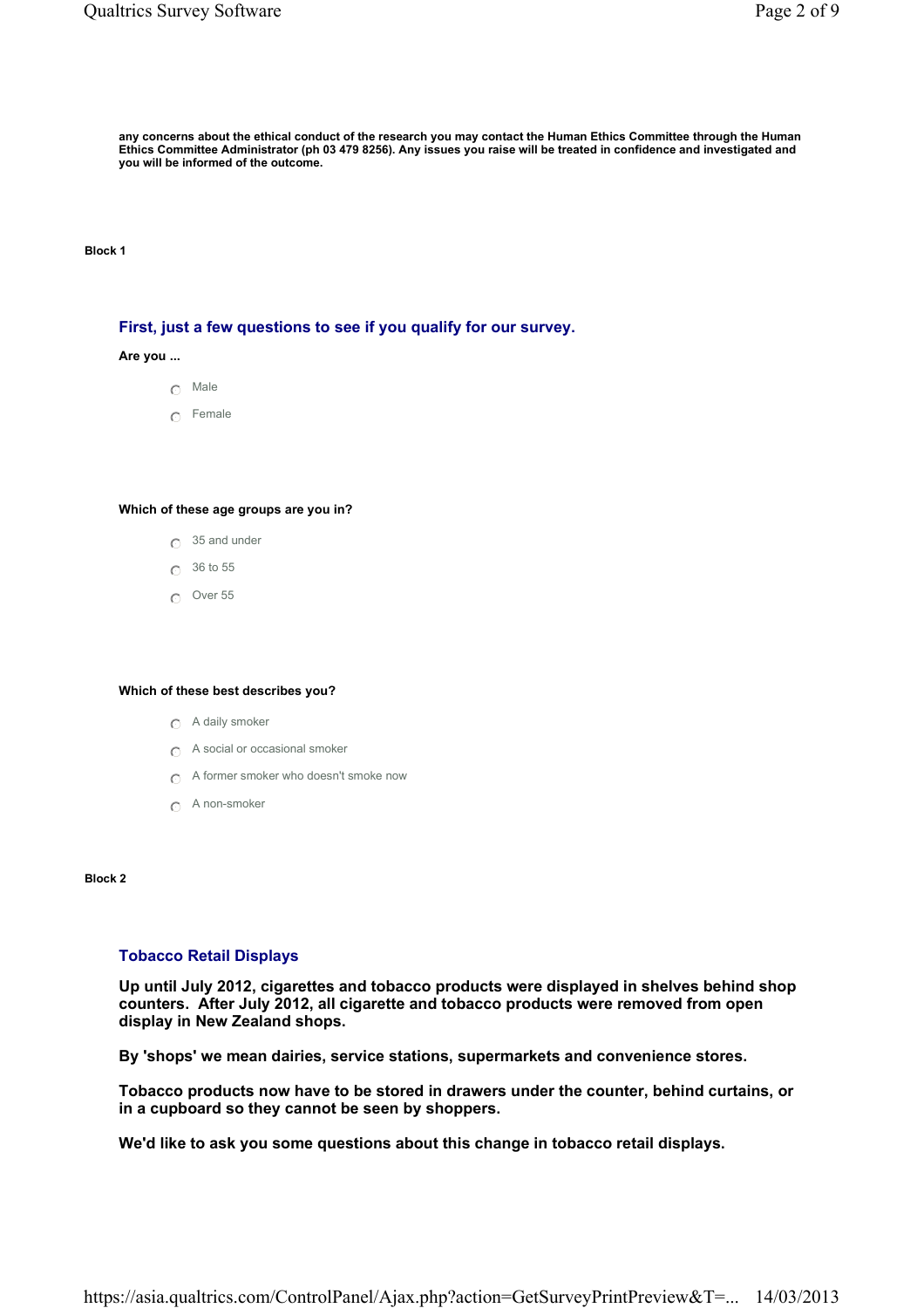#### Do you support or oppose the removal of cigarette and tobacco packs from view in shops?

- $\odot$  Support removal of tobacco products from view
- $\odot$  Oppose removal of tobacco products from view
- $\odot$  Don't know or no opinion

#### How strongly do you support or oppose the removal of tobacco products from view in shops?

|                                          | <b>Strongly</b><br>oppose<br>$-5$ |  | $-3$ $-2$ $-1$ | <b>Neither</b><br>oppose<br>nor<br>support<br>$\overline{\mathbf{0}}$                                                         |  | $+1$ $+2$ $+3$ $+4$ | <b>Strongly</b><br>support<br>$+5$ |
|------------------------------------------|-----------------------------------|--|----------------|-------------------------------------------------------------------------------------------------------------------------------|--|---------------------|------------------------------------|
| Removal of tobacco<br>products from view | $\cap$                            |  |                | $\begin{array}{cccccccccccccccccc} \circ & \circ & \circ & \circ & \circ & \circ & \circ & \circ & \circ & \circ \end{array}$ |  |                     |                                    |

#### Block 3

## Do you think removing tobacco and cigarettes from view in shops will make it harder or easier for smokers to quit smoking, or will it made no difference?

- $\odot$  Make it harder for smokers to quit smoking
- $\bigcap$  Make it easier for smokers to quit smoking
- $\cap$  Make no difference

Has removing tobacco and cigarettes from view in shops made it harder or easier for you personally to quit smoking, or has it made no difference?

- $\odot$  Made it **harder** for you to quit smoking
- $\odot$  Made it easier for you to quit smoking
- $\Omega$  Made no difference

Do you think removing tobacco and cigarettes from view in shops will make it harder or easier for people who have quit smoking to stay smokefree, or will it make no difference?

- $\odot$  Make it harder for people to stay smokefree
- $\odot$  Make it easier for people to stay smokefree
- $\bigcap$  Make no difference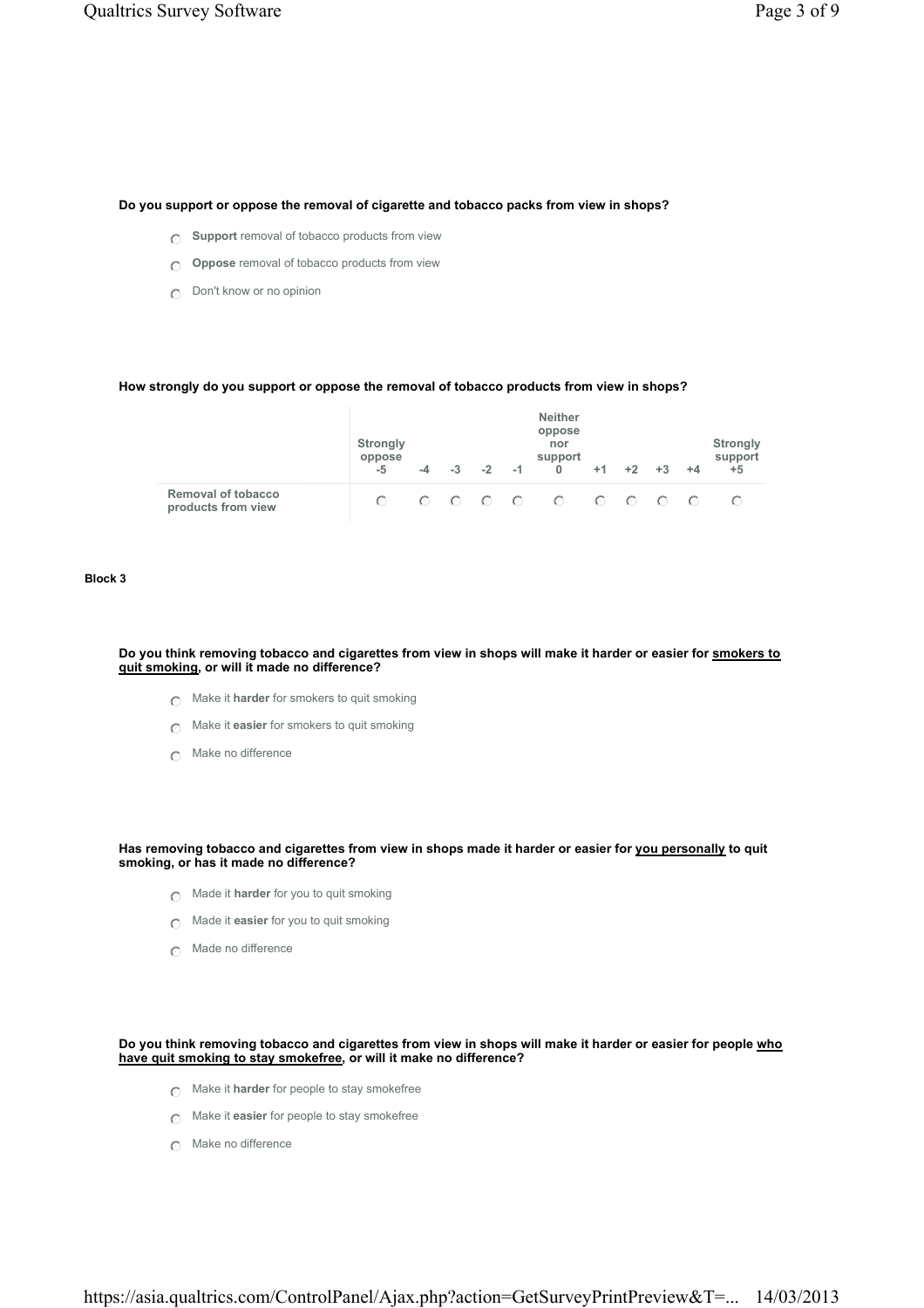Do you think removing tobacco and cigarettes from view in shops will make it more likely or less likely that young people (those under 18) will start smoking, or will it make no difference?

- $\odot$  Make it more likely that young people will start smoking
- $\odot$  Make it less likely that young people will start smoking
- $\cap$  Make no difference

Do you think removing tobacco and cigarettes from view in shops will make it less difficult or more difficult for young people (those under 18) to buy cigarettes or tobacco, or will it make no difference?

- $\circ$  Make it less difficult for young people to buy tobacco products
- $\Omega$  Make it **more difficult** for young people to buy tobacco products
- $\odot$  Make no difference

Block 4

Do you think removing tobacco and cigarettes from view in shops will make it easier or harder for smokers to quit smoking, or will it make no difference?

- $\odot$  Make it easier for smokers to quit smoking
- $\odot$  Make it **harder** for smokers to quit smoking
- $\bigcap$  Make no difference

Has removing tobacco and cigarettes from view in shops has made it easier or harder for you personally to quit smoking, or has it made no difference?

- $\cap$  Made it easier for you to quit smoking
- $\odot$  Made it harder for you to quit smoking
- $\odot$  Made no difference

Do you think removing tobacco and cigarettes from view in shops will make it easier or harder for people who have quit smoking to stay smokefree, or will it make no difference?

- $\bigcirc$  Make it easier for people to stay smokefree
- $\odot$  Make it harder for people to stay smokefree
- $\odot$  Make no difference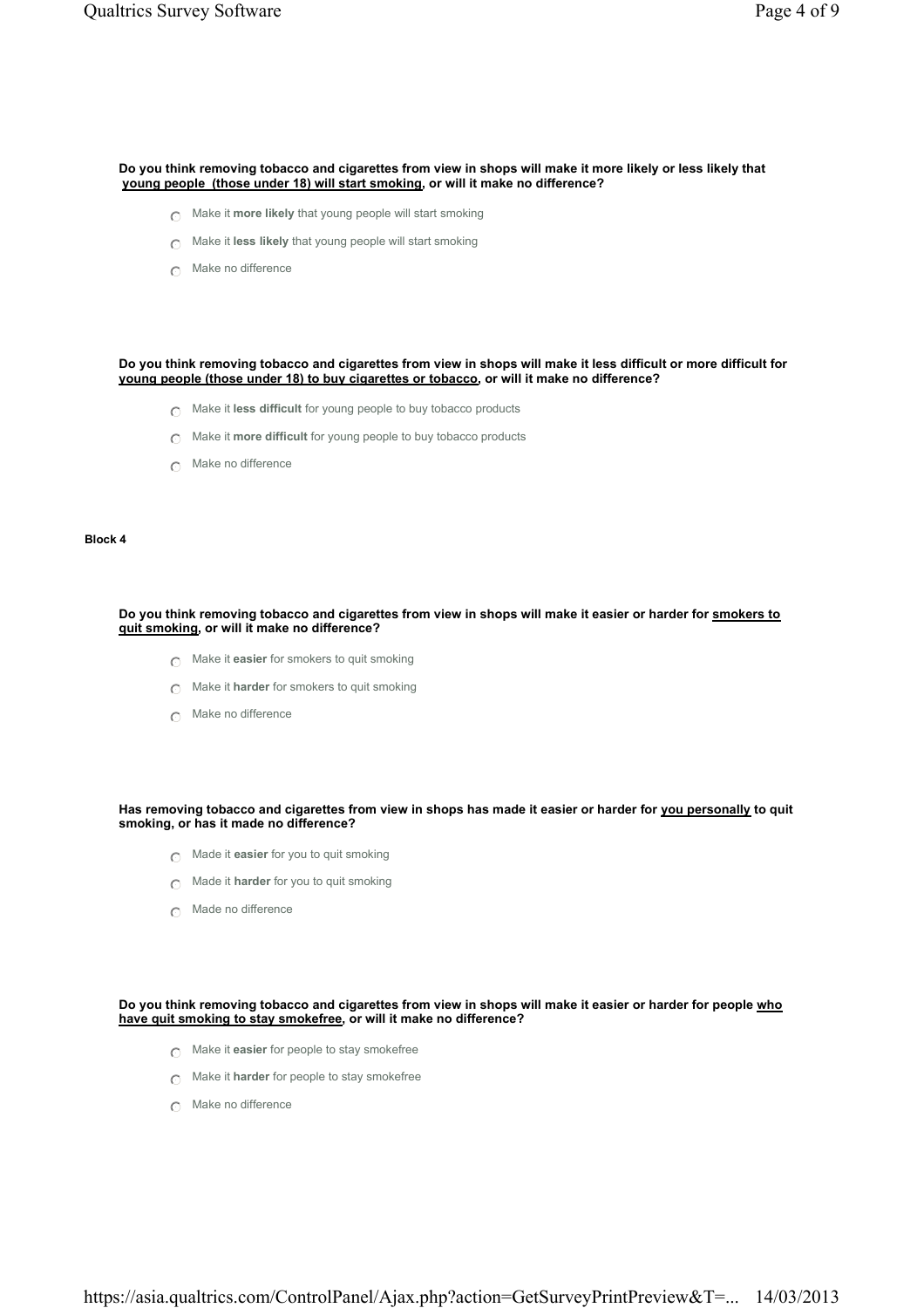#### Do you think removing tobacco and cigarettes from view in shops will make it less likely or more likely that young people (those under 18) will start smoking, or will it make no difference?

- $\Omega$  Make it less likely that young people will start smoking
- $\cap$  Make it more likely that young people will start smoking
- $\cap$  Make no difference

Do you think removing tobacco and cigarettes from view in shops will make it more difficult or less difficult for young people (those under 18) to buy cigarettes or tobacco, or will it make no difference?

- $\circ$  Make it more difficult for young people to buy tobacco products
- $\cap$  Make it less difficult for young people to buy tobacco products
- $\odot$  Make no difference

Block 5

# Smokefree New/Zealand/Aotearoa by 2025

The NZ government has adopted the goal of achieving a smoke free New Zealand by 2025. One of the ways which has been suggested to help achieve that goal is to strengthen controls over how and where tobacco products are sold.

Please indicate how much you support or oppose each of the following possible measures.

In New Zealand there are between 8,000 and 10,000 places selling cigarettes and tobacco.

Some people have suggested there should be fewer places where cigarettes and tobacco can be sold.

How strongly would you support or oppose a reduction in the number of places selling cigarettes and tobacco?

|                                                | <b>Strongly</b><br>oppose<br>$-5$ | -4 | $-3$ $-2$ $-1$ |  | <b>Neither</b><br>oppose<br>nor<br>support<br>$\mathbf{0}$ | $+1$ | $+2$ | $+3 -$ | $+4$ | <b>Strongly</b><br>support<br>$+5$ |
|------------------------------------------------|-----------------------------------|----|----------------|--|------------------------------------------------------------|------|------|--------|------|------------------------------------|
| Fewer places selling<br>cigarettes and tobacco | ∩                                 |    |                |  |                                                            |      |      |        |      |                                    |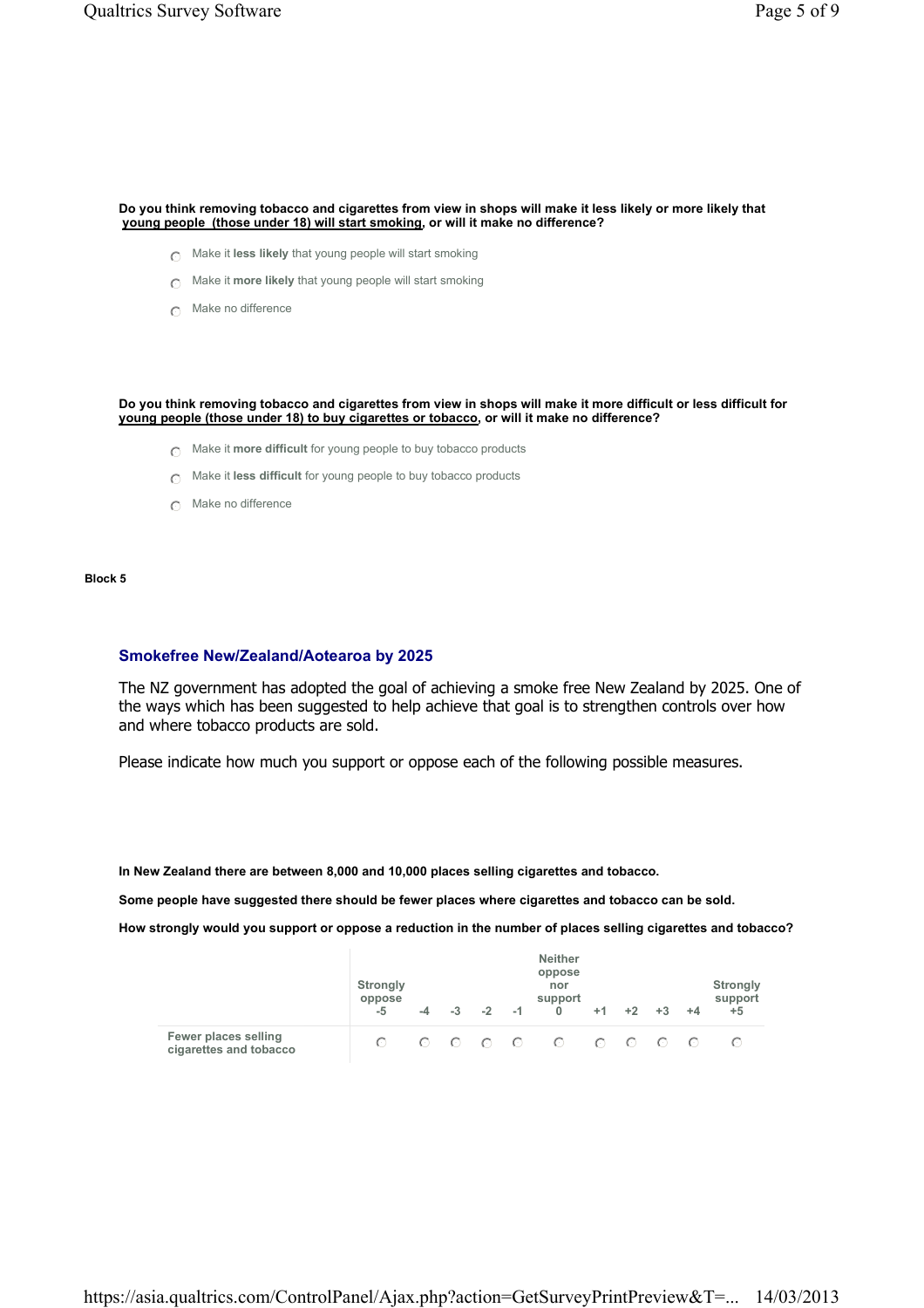## How strongly would you support or oppose the idea of cigarettes and tobacco not being sold where alcohol is sold?

|                                                                | <b>Strongly</b><br>oppose<br>$-5$ | $-4$ | $-3 -2$ | $-1$ | <b>Neither</b><br>oppose<br>nor<br>support<br>$\mathbf{0}$                                                               | $+1$ | $+2$ | $+3$ | $+4$ | <b>Strongly</b><br>support<br>$+5$ |
|----------------------------------------------------------------|-----------------------------------|------|---------|------|--------------------------------------------------------------------------------------------------------------------------|------|------|------|------|------------------------------------|
| No sales of cigarettes<br>and tobacco where<br>alcohol is sold | ∩                                 |      |         |      | $\begin{array}{ccccccccccccccccccccc} \circ & \circ & \circ & \circ & \circ & \circ & \circ & \circ & \circ \end{array}$ |      |      |      |      | - 0                                |

How strongly would you support or oppose the idea of cigarettes and tobacco not being sold within 500 metres of a school?

|                                                                        | <b>Strongly</b><br>oppose<br>-5 |  | $-4$ $-3$ $-2$ $-1$ | <b>Neither</b><br>oppose<br>nor<br>support<br>$\mathbf{0}$ | $+1$ | $+2$ | $+3$ | $+4$ | <b>Strongly</b><br>support<br>$+5$ |
|------------------------------------------------------------------------|---------------------------------|--|---------------------|------------------------------------------------------------|------|------|------|------|------------------------------------|
| No sales of cigarettes<br>and tobacco within 500<br>metres of a school | $\bigcap$                       |  |                     |                                                            |      |      |      |      |                                    |

How strongly would you support or oppose the idea of stores selling cigarettes and tobacco being required to have a licence?

|                                                                                  | <b>Strongly</b><br>oppose<br>-5 | -4      | $-3 - 2$                                                               | $-1$ | <b>Neither</b><br>oppose<br>nor<br>support<br>$\mathbf{0}$                       | $+1$ | $+2$ | $+3$       | $+4$    | Strongly<br>support<br>$+5$ |
|----------------------------------------------------------------------------------|---------------------------------|---------|------------------------------------------------------------------------|------|----------------------------------------------------------------------------------|------|------|------------|---------|-----------------------------|
| <b>Stores selling</b><br>cigarettes and tobacco<br>required to have a<br>licence | ⊙                               | $\circ$ | $\begin{array}{ccccccccc}\n\circ & \circ & \circ & \circ\n\end{array}$ |      | $\begin{array}{ccccccccccccc} \circ & \circ & \circ & \circ & \circ \end{array}$ |      |      | $\bigcirc$ | $\circ$ | ∩                           |

#### How strongly would you support or oppose the idea that stores selling cigarettes and tobacco would also have to sell products that helped smokers to quit?

|                                                                                                  | <b>Strongly</b><br>oppose<br>$-5$ | -4 | $-3 -2$ | $-1$ | <b>Neither</b><br>oppose<br>nor<br>support<br>0                                              | $+1$ | $+2$                                                                                         | $+3$ | $+4$ | Strongly<br>support<br>$+5$ |
|--------------------------------------------------------------------------------------------------|-----------------------------------|----|---------|------|----------------------------------------------------------------------------------------------|------|----------------------------------------------------------------------------------------------|------|------|-----------------------------|
| <b>Stores selling</b><br>cigarettes and tobacco<br>required to sell quitting<br>products as well | $\bigcap$                         | ⊙  |         |      | $\begin{array}{ccccccccccccccccc} \circ & \circ & \circ & \circ & \circ & \circ \end{array}$ |      | $\begin{array}{ccccccccccccccccc} \circ & \circ & \circ & \circ & \circ & \circ \end{array}$ |      |      | ∩                           |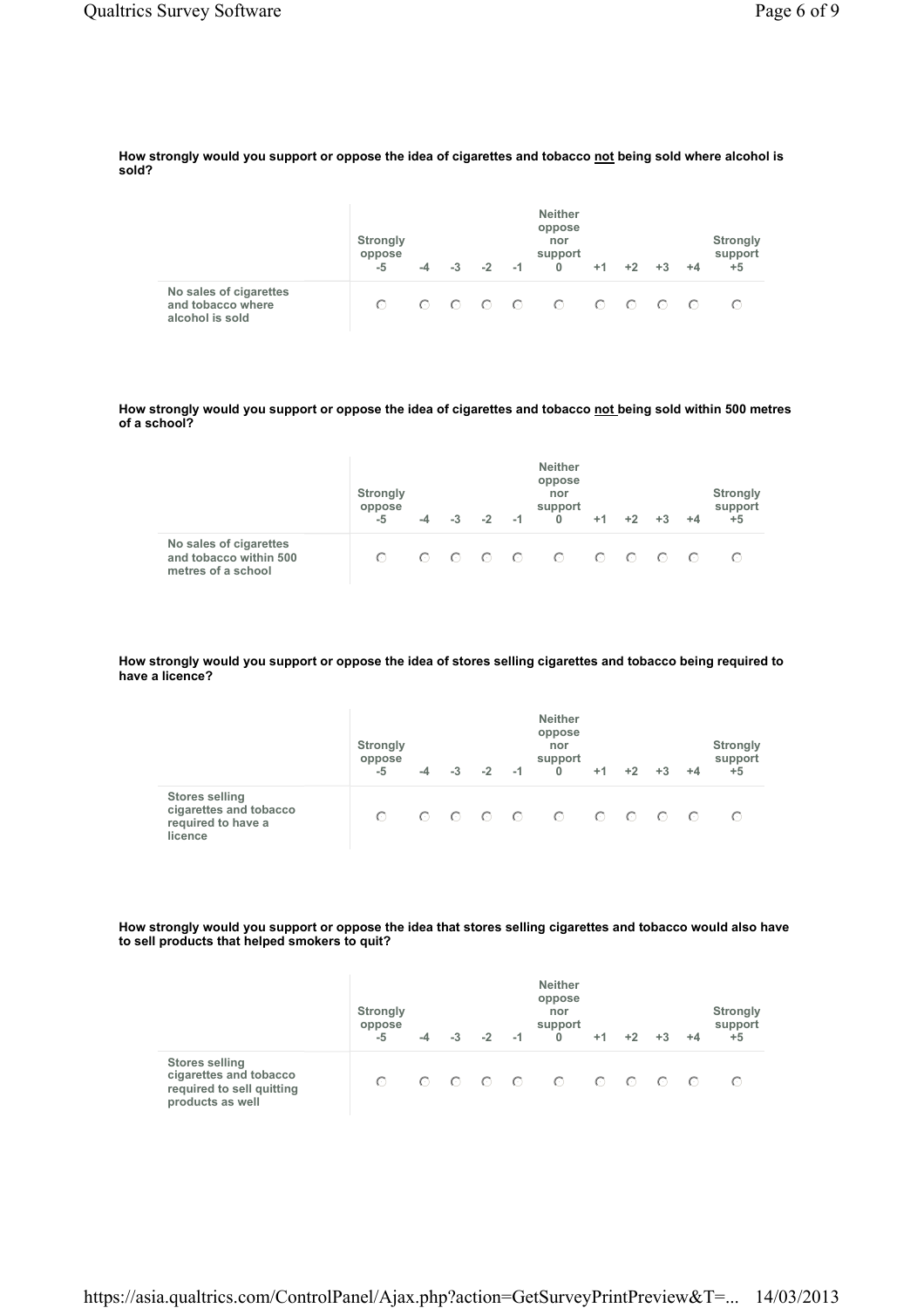Some people have suggested that cigarettes and tobacco should not be sold at all in New Zealand by 2025.

How strongly would you support or oppose the idea of ending sales of cigarettes and tobacco in New Zealand by 2025?

|                                                                     | Strongly<br>oppose<br>$-5$ | $-4$    | $-3$ $-2$ $-1$ |  | <b>Neither</b><br>oppose<br>nor<br>support<br>$\mathbf{0}$ | $+1$ | $+2$ | $+3$ | $+4$ | <b>Strongly</b><br>support<br>$+5$ |
|---------------------------------------------------------------------|----------------------------|---------|----------------|--|------------------------------------------------------------|------|------|------|------|------------------------------------|
| Ending sales of<br>cigarettes and tobacco<br>in New Zealand by 2025 | ∩                          | $\circ$ |                |  |                                                            |      |      |      |      |                                    |

## How strongly do you support or oppose the government's goal of a smoke free New Zealand by 2025?

|                                         | <b>Strongly</b><br>oppose<br>-5 | $-4$ | $-3$ $-2$ $-1$ | <b>Neither</b><br>oppose<br>nor<br>support<br>$\mathbf{0}$ | $+1$ $+2$ $+3$ | $+4$ | Strongly<br>support<br>$+5$ |
|-----------------------------------------|---------------------------------|------|----------------|------------------------------------------------------------|----------------|------|-----------------------------|
| <b>Smokefree New</b><br>Zealand by 2025 | $\cap$                          |      |                |                                                            |                |      |                             |

#### Block 6

Now, just to make sure our sample is varied, we'd like to ask a few questions about you.

# In what year were you born?



# Which one of the following best describes your highest formal qualification?

- $\odot$  No formal qualification
- $\odot$  School qualifications (School C, NCEA, UE, Bursary)
- $\odot$  Certificate or diploma below Bachelor's level
- $\cap$  Bachelor's degree
- $\odot$  Post-graduate or higher qualification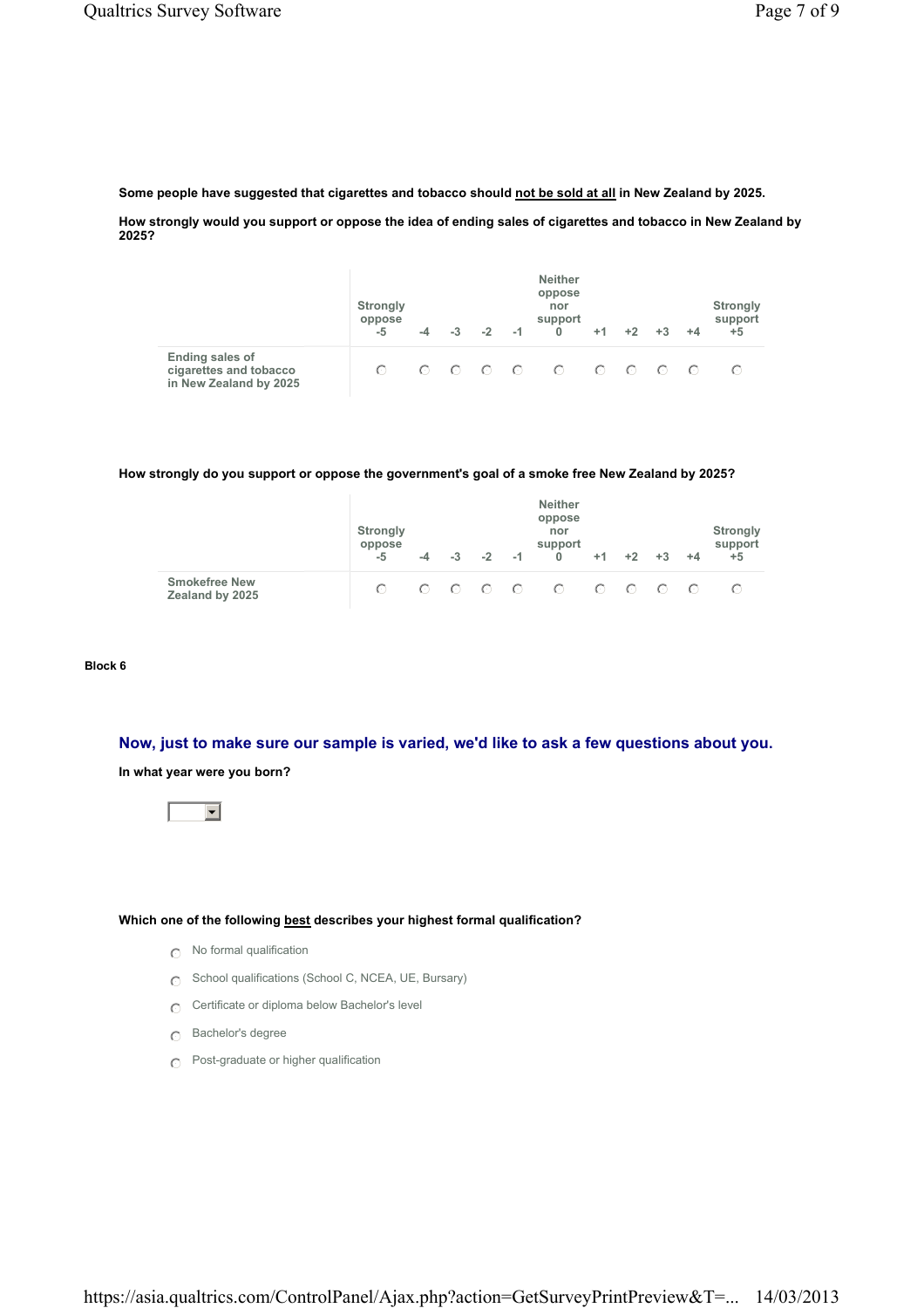# Which one of the following ethnic groups do you most identify with?

- $\textcircled{c}$  New Zealander/Kiwi/New Zealander of European descent
- $\odot$  Maori/New Zealander of Maori descent
- $\bigcap$  European
- $\odot$  Pacific
- $\bigcirc$  Chinese
- $\odot$  Indian
- $\odot$  Other Asian
- $\bigcirc$  Other

Are you a parent or caregiver with one or more children under 18?

- $C$  Yes
- $\Omega$  No

On how many days a week do you normally smoke?



On days when you smoke, what is the highest number of cigarettes you would smoke ?



# How soon after you wake up do you smoke your first cigarette?

- $\odot$  Within 5 minutes
- $\bigcap$  6 to 30 minutes
- $\degree$  31 to 60 minutes
- $C$  After 60 minutes
- $\bigcap$  Don't usually smoke in the morning
- $\odot$  Don't know/Unsure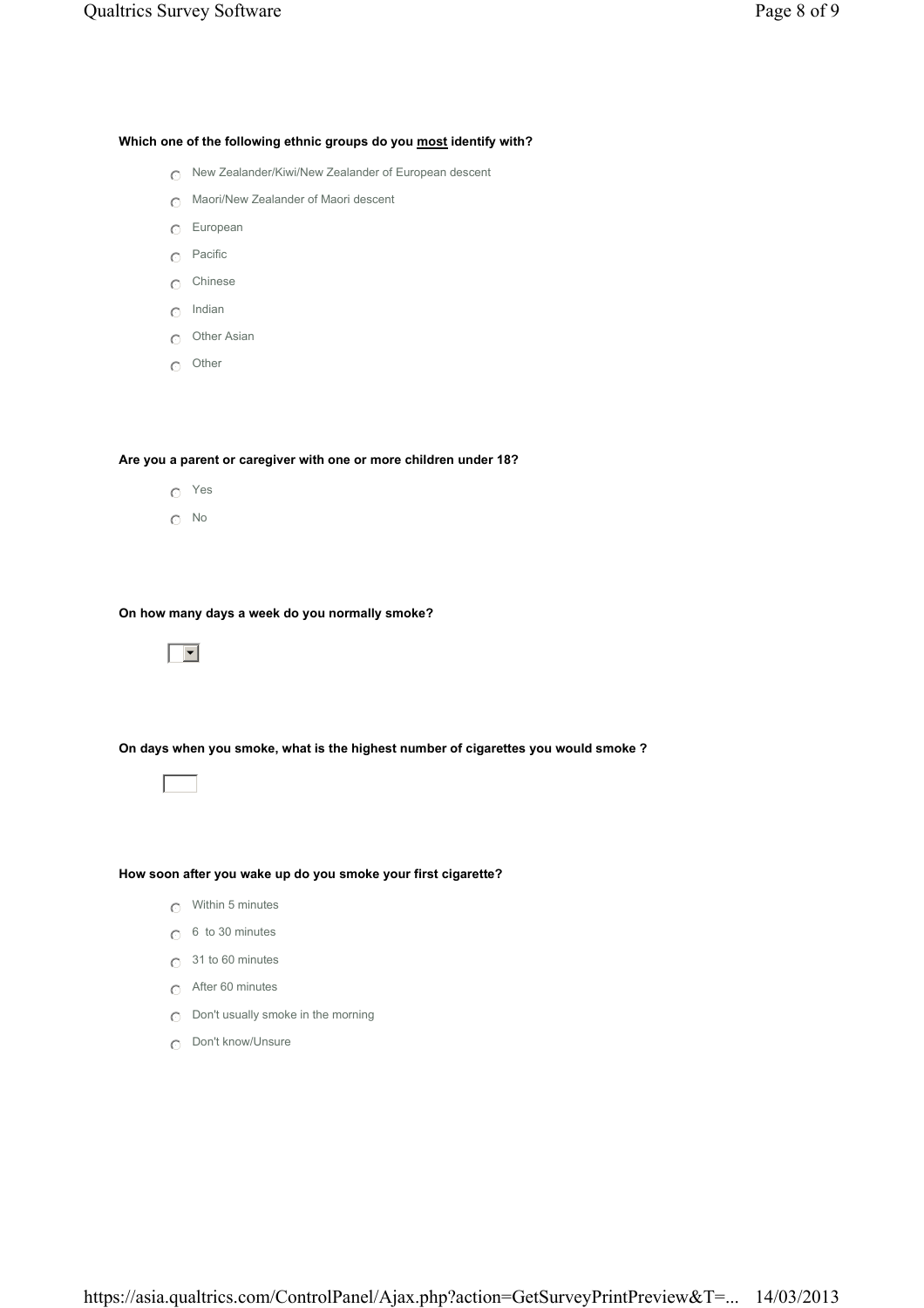In the last six months, have you made an attempt to quit smoking that lasted more than 24 hours?

- $^{\circ}$  Yes
- $\degree$  No

# Are you planning to quit smoking within the next six months?

- $\bigcirc$  No, I have no intention of quitting
- $\bigcirc$  Yes, I am thinking of quitting
- $\odot$  Don't know/Unsure

Finally, if you have any comments about the sale of cigarettes and tobacco, please write them here.